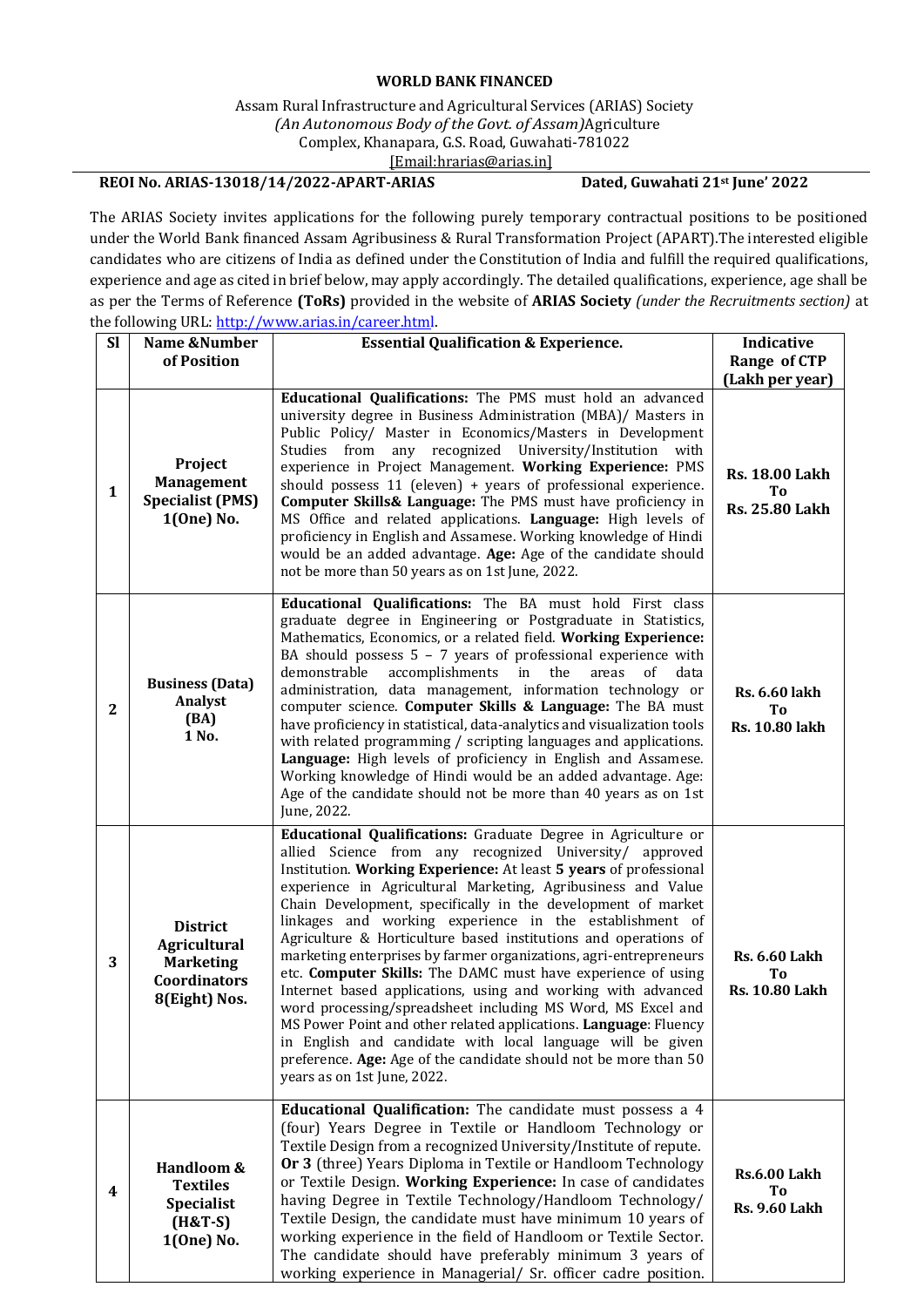|   |                                                | The candidate should have experience of project preparation<br>and implementation in any Govt. Department/ Public/ Private<br>sector organization. Experience in Weaving/Designing/Product<br>Development is desirable. Or In case of candidates with<br>Diploma in Textile Technology / Handloom Technology /<br>Textile Design, the candidate must have minimum 12 years of<br>working experience in the field of Handloom or Textile Sector.<br>The candidate should have preferably minimum 3 years of<br>working experience in Managerial/ Sr. officer cadre position.<br>The candidate should have experience of project preparation<br>and implementation in any Govt. Department/ Public/ Private<br>sector organization. Experience in Weaving/Designing/Product<br>Development is desirable. Computer Skills: The candidate<br>must have experience of using Internet based applications,<br>working<br>with<br>advanced<br>using<br>and<br>word<br>processing/spreadsheet including MS Word, MS Excel and MS<br>Power Point and other related applications. Language: High                                                              |                                                                |
|---|------------------------------------------------|----------------------------------------------------------------------------------------------------------------------------------------------------------------------------------------------------------------------------------------------------------------------------------------------------------------------------------------------------------------------------------------------------------------------------------------------------------------------------------------------------------------------------------------------------------------------------------------------------------------------------------------------------------------------------------------------------------------------------------------------------------------------------------------------------------------------------------------------------------------------------------------------------------------------------------------------------------------------------------------------------------------------------------------------------------------------------------------------------------------------------------------------------|----------------------------------------------------------------|
| 5 | <b>MIS Operators</b><br>(MIS)<br>5 (Five) Nos. | level of fluency in English and Assamese.<br>Educational Qualification: The MIS Operator must possess a<br>Bachelor degree in any discipline preferably Bachelor in Computer<br>Application (BCA)/ three years Diploma in Computer Science or a<br>closely related field. Working Experience: The MIS Operator<br>should have at least (a) 2 years professional experience in the field<br>of MIS in any public/ private sector organization in case of<br>Bachelor in Computer Application (BCA). (b) 3 years professional<br>experience in the field of MIS in any public/ private sector<br>organization in case of Diploma in Computer Science. (c) 5 years<br>professional experience in the field of MIS in any public/ private<br>sector organization in case of Bachelor degree in any discipline.<br><b>Computer Skills:</b> The MIS Operator must have expertise in using<br>Internet based applications, working with advanced word<br>processing/spreadsheet including MS Word, MS Excel, MS Power<br>Point, related applications and software & hardware computer<br>systems. Language: Fluency in English and Assamese is essential. | <b>Rs. 2.40 Lakh</b><br>T <sub>o</sub><br><b>Rs. 3.00 Lakh</b> |

## **Other General conditions for interview:**

- 1. The candidates shall have to bring all the original certificates/documents along with a set of self-attested copies of the same, for the interview, if shortlisted. The Originals will be returned after corroboration with the selfattested copies to be brought by the candidates. If at any stage, it is found that information furnished in the application or supporting documents is misleading/misrepresented/incomplete/false, candidature shall be liable for cancellation.
- 2. Only Shortlisted candidates will be intimated and called for Interview/test. The Interview/test may be conducted through online mode depending upon COVID-19 situation.
- 3. The maximum Cost to Project (CTP), within the above indicative range, will be fixed based on (a) as per the respective Terms of References (ToR) and (ii) performance in the interview.
- 4. Candidates from outside Assam shortlisted, and appearing in the interview physically in Guwahati, will be reimbursed to & fro travelling fare via the shortest route on submission of original tickets, subject to a maximum of Rs. 10,000/-
- 5. The State Project Director, ARIAS Society reserves the right to increase or decrease the number of positions or scrap any or all of the positions.
- 6. In case, sufficient candidates with requisite experience in the field cited above are not available, the ARIAS Society may shortlist candidates having lesser years of experience for the interview/test; However, if selected they will be offered a lower CTP.
- 7. ARIAS Society is an equal opportunity employer. Women and persons with disability are especially encouraged to apply.
- 8. Potential candidates (from India) having essential qualification and experience have to apply through a soft copy of the application & the supporting documents which are to be sent by email to [hrarias@arias.in/hrdepariass@gmail.com. T](mailto:hrarias@arias.in/hrdepariass@gmail.com.)he application shall be submitted only in English language, as per